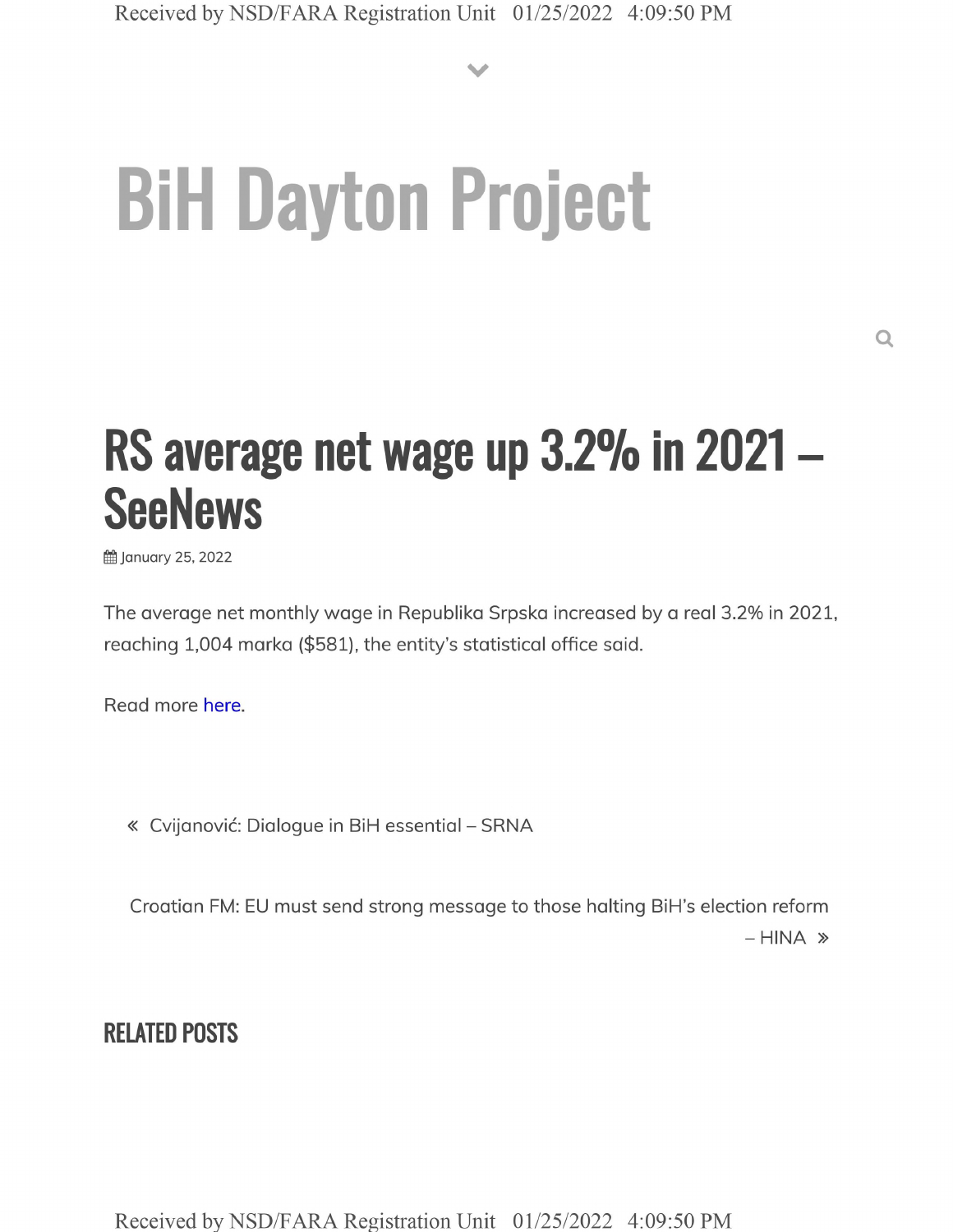

### **Croatian FM: EU must send strong message to those halting BiH's election reform - HINA**

**曲 January 25, 2022** 



#### **Cvijanovic: Dialogue in BiH essential - SRNA**

§§ January 24, 2022



#### **Dodik welcomes US support for projects in RS - <sup>N</sup> 的January 21, 2022**

Received by NSD/FARA Registration Unit 01/25/2022 4:09:50 PM